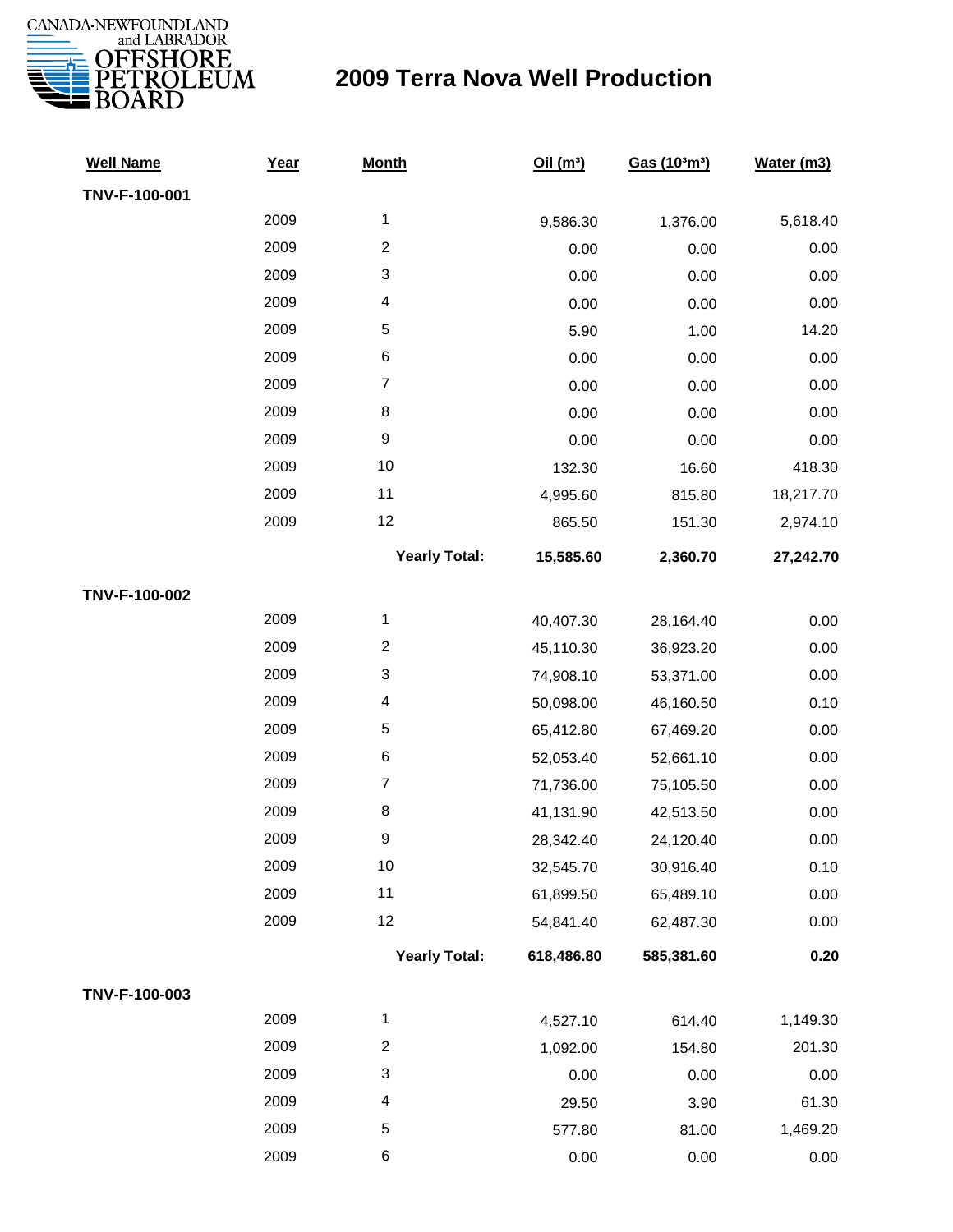

| <b>Well Name</b> | Year | <b>Month</b>         | Oil(m <sup>3</sup> ) | Gas (103m3) | Water (m3) |
|------------------|------|----------------------|----------------------|-------------|------------|
|                  | 2009 | $\overline{7}$       | 8,434.80             | 1,121.40    | 2,053.70   |
|                  | 2009 | 8                    | 1,008.60             | 133.30      | 214.60     |
|                  | 2009 | 9                    | 0.00                 | 0.00        | 0.00       |
|                  | 2009 | 10                   | 0.00                 | 0.00        | 0.00       |
|                  | 2009 | 11                   | 0.00                 | 0.00        | 0.00       |
|                  | 2009 | 12                   | 15,817.40            | 2,344.70    | 4,161.30   |
|                  |      | <b>Yearly Total:</b> | 31,487.20            | 4,453.50    | 9,310.70   |
| TNV-F-100-004    |      |                      |                      |             |            |
|                  | 2009 | 1                    | 128,170.30           | 29,779.70   | 0.00       |
|                  | 2009 | $\overline{2}$       | 116,238.70           | 33,613.10   | 8,262.00   |
|                  | 2009 | 3                    | 109,746.50           | 32,404.60   | 40,860.70  |
|                  | 2009 | 4                    | 113,023.30           | 26,876.50   | 8,151.20   |
|                  | 2009 | 5                    | 111,326.40           | 27,753.10   | 36,797.60  |
|                  | 2009 | 6                    | 71,258.60            | 17,366.10   | 30,290.20  |
|                  | 2009 | $\overline{7}$       | 88,705.20            | 20,965.40   | 48,514.60  |
|                  | 2009 | 8                    | 59,200.70            | 13,907.20   | 52,708.40  |
|                  | 2009 | 9                    | 30,474.80            | 5,720.70    | 43,627.80  |
|                  | 2009 | 10                   | 21,328.80            | 3,933.50    | 43,093.70  |
|                  | 2009 | 11                   | 48,446.20            | 9,873.20    | 106,437.2  |
|                  | 2009 | 12                   | 38,886.30            | 11,955.00   | 96,730.80  |
|                  |      | <b>Yearly Total:</b> | 936,805.80           | 234,148.10  | 515,474.20 |
| TNV-G-090-002W   |      |                      |                      |             |            |
|                  | 2009 | 1                    | 17,796.00            | 2,393.70    | 58,286.60  |
|                  | 2009 | 2                    | 15,736.60            | 2,065.30    | 54,391.90  |
|                  | 2009 | 3                    | 26,425.80            | 3,688.50    | 68,941.40  |
|                  | 2009 | 4                    | 9,088.00             | 1,170.60    | 35,028.00  |
|                  | 2009 | 5                    | 22,716.30            | 3,067.40    | 66,825.70  |
|                  | 2009 | 6                    | 16,207.70            | 2,139.50    | 63,210.90  |
|                  | 2009 | 7                    | 26,766.30            | 3,426.60    | 85,811.70  |
|                  | 2009 | 8                    | 14,729.70            | 1,895.30    | 56,675.70  |
|                  | 2009 | 9                    | 9,331.00             | 1,171.00    | 35,665.00  |
|                  | 2009 | 10                   | 7,173.70             | 884.30      | 28,556.40  |
|                  | 2009 | 11                   | 16,915.90            | 2,304.90    | 71,438.50  |
|                  | 2009 | 12                   | 19,364.60            | 2,842.70    | 78,957.10  |
|                  |      | <b>Yearly Total:</b> | 202,251.60           | 27,049.80   | 703,788.90 |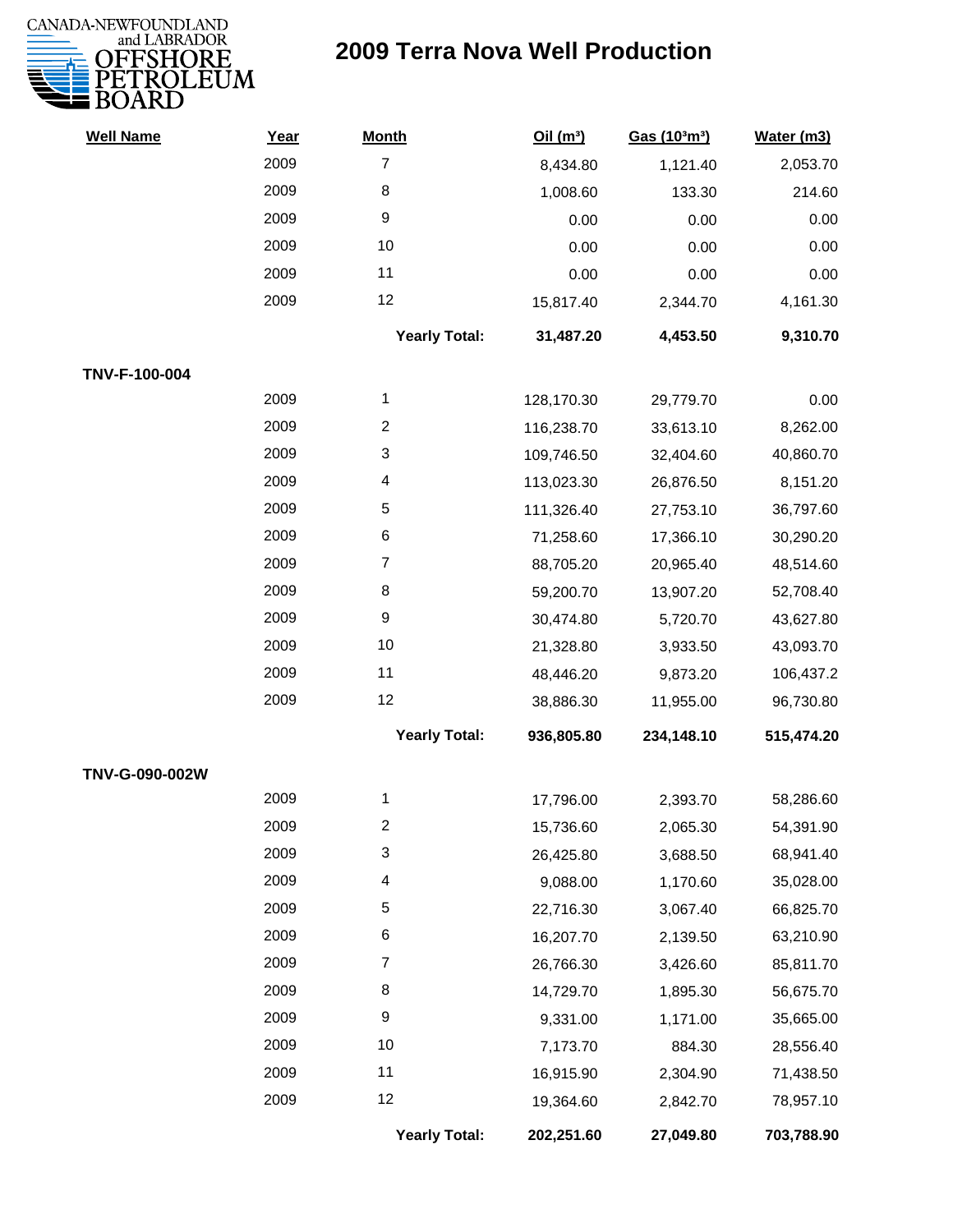

| <b>Well Name</b> | Year | <b>Month</b>         | Oil(m <sup>3</sup> ) | Gas (103m3) | Water (m3) |
|------------------|------|----------------------|----------------------|-------------|------------|
| TNV-G-090-003    | 2009 | 1                    | 27,021.70            | 3,671.30    | 78,016.50  |
|                  | 2009 | $\overline{c}$       | 22,647.00            | 3,164.50    | 72,428.20  |
|                  | 2009 | 3                    | 15,335.70            | 2,140.60    | 46,859.80  |
|                  | 2009 | 4                    | 16,924.70            | 2,180.00    | 57,990.30  |
|                  | 2009 | 5                    | 21,150.30            | 2,856.00    | 73,531.20  |
|                  | 2009 | 6                    | 14,986.70            | 1,978.40    | 53,175.60  |
|                  | 2009 | $\overline{7}$       | 18,875.20            | 2,416.70    | 65,584.40  |
|                  | 2009 | 8                    | 13,219.00            | 1,715.20    | 53,911.40  |
|                  | 2009 | 9                    | 10,937.80            | 1,365.60    | 40,019.60  |
|                  | 2009 | 10                   | 9,131.40             | 1,120.00    | 37,465.40  |
|                  | 2009 | 11                   | 18,324.20            | 2,483.30    | 83,936.40  |
|                  | 2009 | 12                   | 21,031.30            | 3,071.10    | 63,794.80  |
|                  |      | <b>Yearly Total:</b> | 209,585.00           | 28,162.70   | 726,713.60 |
| TNV-G-090-005Y   |      |                      |                      |             |            |
|                  | 2009 | 1                    | 3,441.30             | 477.30      | 182.00     |
|                  | 2009 | $\overline{2}$       | 0.00                 | 0.00        | 0.00       |
|                  | 2009 | 3                    | 1,472.60             | 218.20      | 71.30      |
|                  | 2009 | 4                    | 3,514.10             | 480.40      | 173.60     |
|                  | 2009 | 5                    | 5,418.50             | 776.70      | 272.80     |
|                  | 2009 | 6                    | 6,798.80             | 952.70      | 345.10     |
|                  | 2009 | $\overline{7}$       | 9,685.10             | 1,316.70    | 472.70     |
|                  | 2009 | 8                    | 0.00                 | 0.00        | 0.00       |
|                  | 2009 | 9                    | 0.20                 | 0.00        | 0.00       |
|                  | 2009 | 10                   | 8,145.90             | 1,036.60    | 339.40     |
|                  | 2009 | 11                   | 721.20               | 101.50      | 38.00      |
|                  | 2009 | 12                   | 59,900.50            | 8,793.40    | 2,995.90   |
|                  |      | <b>Yearly Total:</b> | 99,098.20            | 14,153.50   | 4,890.80   |
| TNV-G-090-006Z   |      |                      |                      |             |            |
|                  | 2009 | 1                    | 51,759.70            | 9,493.40    | 87,466.70  |
|                  | 2009 | 2                    | 63,313.60            | 9,507.50    | 86,814.80  |
|                  | 2009 | 3                    | 46,527.30            | 9,241.80    | 79,813.80  |
|                  | 2009 | 4                    | 49,379.70            | 9,051.40    | 92,634.70  |
|                  | 2009 | 5                    | 38,885.10            | 7,472.40    | 74,017.00  |
|                  | 2009 | 6                    | 29,639.00            | 5,568.00    | 57,578.90  |
|                  | 2009 | $\overline{7}$       | 40,344.40            | 7,350.20    | 76,750.80  |
|                  | 2009 | 8                    | 28,151.50            | 5,097.70    | 64,521.80  |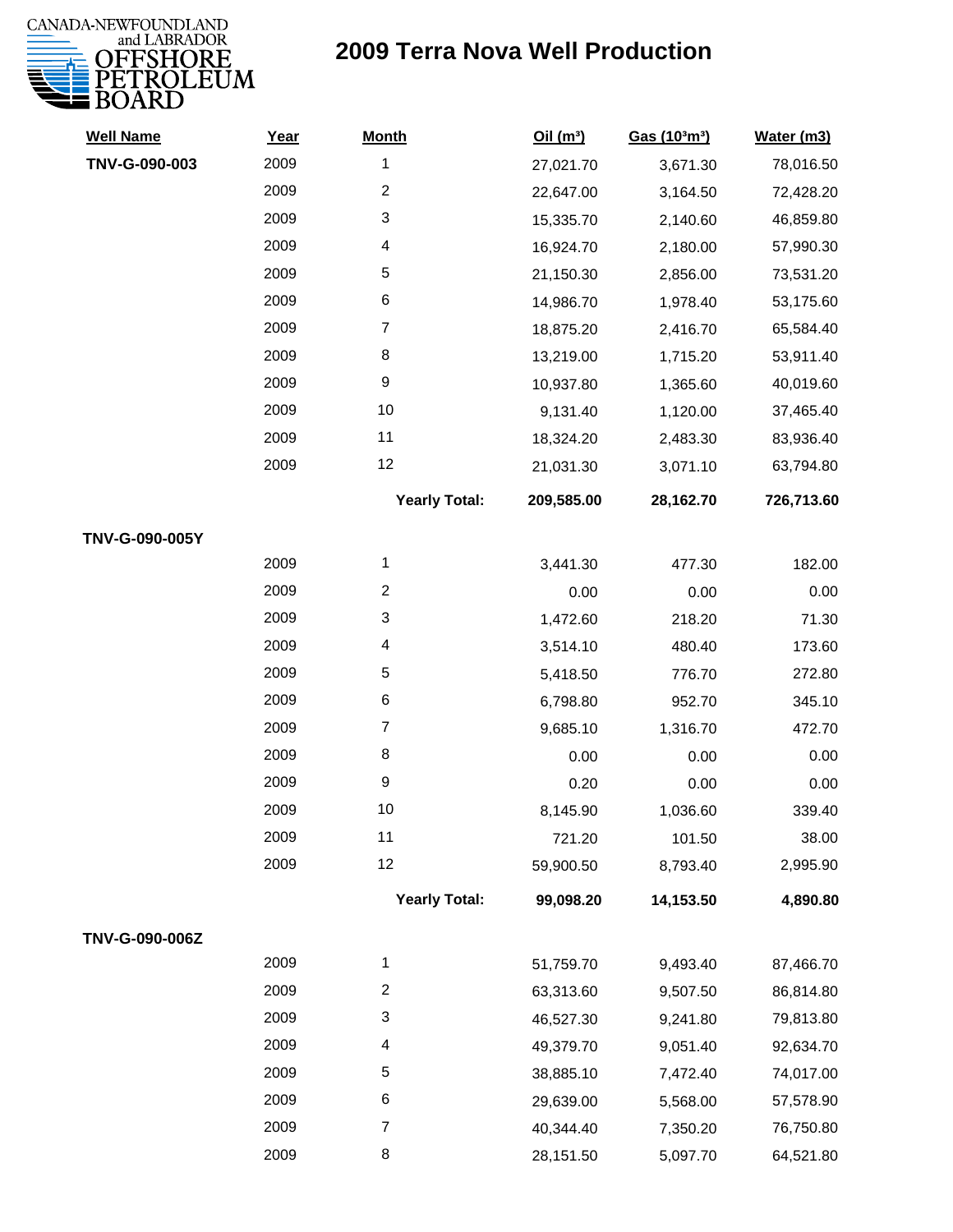

| <b>Well Name</b> | Year | <b>Month</b>         | Oil(m <sup>3</sup> ) | Gas (103m3) | Water (m3) |
|------------------|------|----------------------|----------------------|-------------|------------|
|                  | 2009 | $\boldsymbol{9}$     | 19,882.80            | 3,452.40    | 44,329.30  |
|                  | 2009 | 10                   | 30,226.50            | 5,156.20    | 70,186.00  |
|                  | 2009 | 11                   | 31,355.00            | 5,910.70    | 87,235.30  |
|                  | 2009 | 12                   | 29,729.50            | 6,038.80    | 81,498.90  |
|                  |      | <b>Yearly Total:</b> | 459,194.10           | 83,340.50   | 902,848.00 |
| TNV-L-098-001Z   |      |                      |                      |             |            |
|                  | 2009 | $\mathbf{1}$         | 14,900.50            | 10,187.30   | 0.00       |
|                  | 2009 | $\overline{c}$       | 13,009.60            | 8,979.40    | 0.00       |
|                  | 2009 | 3                    | 6,731.70             | 3,121.20    | 0.00       |
|                  | 2009 | 4                    | 15,477.80            | 7,444.90    | 0.00       |
|                  | 2009 | 5                    | 33,605.40            | 23,214.10   | 0.00       |
|                  | 2009 | $\,6$                | 17,733.40            | 11,719.00   | 0.00       |
|                  | 2009 | 7                    | 6,293.60             | 3,708.20    | 0.00       |
|                  | 2009 | 8                    | 25,744.40            | 14,056.70   | 0.00       |
|                  | 2009 | 9                    | 12,379.70            | 4,794.10    | 0.00       |
|                  | 2009 | 10                   | 24,257.40            | 10,317.40   | 0.00       |
|                  | 2009 | 11                   | 46,820.60            | 28,386.80   | 0.00       |
|                  | 2009 | 12                   | 31,091.90            | 21,213.90   | 0.00       |
|                  |      | <b>Yearly Total:</b> | 248,046.00           | 147,143.00  | 0.00       |
| TNV-L-098-002    |      |                      |                      |             |            |
|                  | 2009 | 1                    | 83,018.40            | 28,925.00   | 0.00       |
|                  | 2009 | $\overline{c}$       | 82,836.40            | 31,270.10   | 0.00       |
|                  | 2009 | 3                    | 87,175.30            | 36,633.20   | 0.00       |
|                  | 2009 | 4                    | 56,910.60            | 23,393.30   | 0.00       |
|                  | 2009 | 5                    | 61,400.20            | 22,950.70   | 0.00       |
|                  | 2009 | $\,6$                | 45,305.90            | 17,792.50   | 0.00       |
|                  | 2009 | $\overline{7}$       | 54,796.60            | 23,298.20   | 0.00       |
|                  | 2009 | 8                    | 28,690.80            | 14,518.80   | 0.00       |
|                  | 2009 | $\boldsymbol{9}$     | 6,228.20             | 3,039.70    | 0.00       |
|                  | 2009 | 10                   | 23,877.10            | 7,529.90    | 0.00       |
|                  | 2009 | 11                   | 46,437.30            | 16,542.70   | 0.00       |
|                  | 2009 | 12                   | 59,692.60            | 24,905.80   | 0.00       |
|                  |      | <b>Yearly Total:</b> | 636,369.40           | 250,799.90  | 0.00       |
| TNV-L-098-004    |      |                      |                      |             |            |
|                  | 2009 | 1                    | 38,710.90            | 5,297.80    | 57,343.70  |
|                  | 2009 | $\overline{c}$       | 31,310.80            | 4,273.60    | 55,503.80  |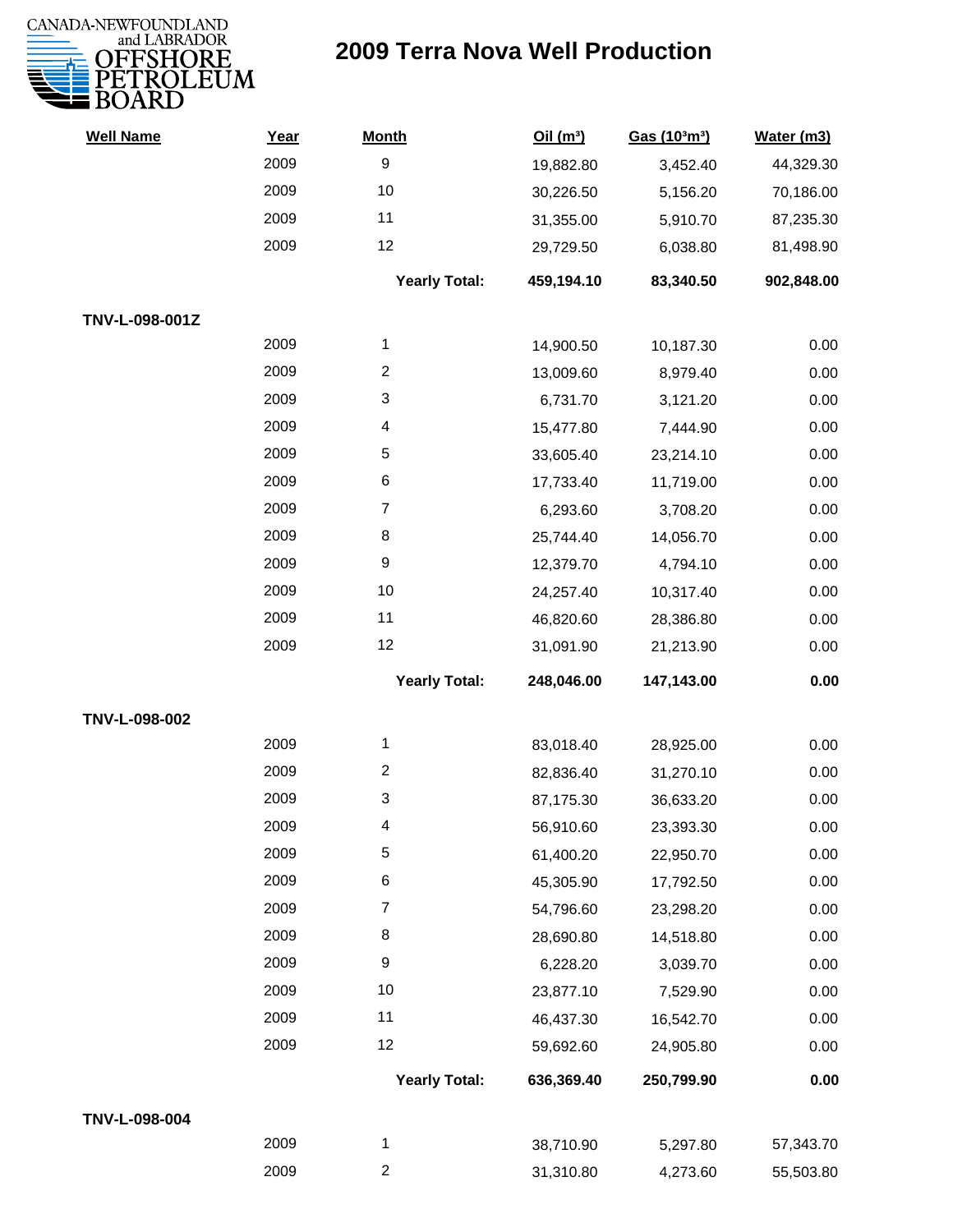

| <b>Well Name</b> | Year | <b>Month</b>         | Oil(m <sup>3</sup> ) | Gas (103m3) | Water (m3) |
|------------------|------|----------------------|----------------------|-------------|------------|
|                  | 2009 | $\sqrt{3}$           | 37,394.40            | 5,219.50    | 74,321.60  |
|                  | 2009 | 4                    | 26,411.80            | 3,402.00    | 62,000.10  |
|                  | 2009 | 5                    | 42,154.50            | 5,692.30    | 66,011.70  |
|                  | 2009 | $\,6$                | 31,987.80            | 4,222.60    | 53,349.70  |
|                  | 2009 | $\overline{7}$       | 46,287.80            | 5,925.90    | 84,244.10  |
|                  | 2009 | 8                    | 25,090.70            | 3,192.90    | 56,458.80  |
|                  | 2009 | 9                    | 22,344.40            | 2,726.40    | 48,396.10  |
|                  | 2009 | 10                   | 25,630.40            | 3,072.40    | 42,867.70  |
|                  | 2009 | 11                   | 40,039.40            | 5,304.00    | 76,341.80  |
|                  | 2009 | 12                   | 41,914.00            | 5,982.70    | 80,603.60  |
|                  |      | <b>Yearly Total:</b> | 409,276.90           | 54,312.10   | 757,442.70 |
| TNV-L-098-007X   |      |                      |                      |             |            |
|                  | 2009 | 1                    | 12,858.90            | 1,986.80    | 2,427.40   |
|                  | 2009 | $\overline{2}$       | 4,188.00             | 668.50      | 10,681.20  |
|                  | 2009 | 3                    | 14,893.60            | 2,430.70    | 6,159.00   |
|                  | 2009 | 4                    | 7,820.10             | 1,177.70    | 3,238.90   |
|                  | 2009 | 5                    | 14,616.50            | 2,307.70    | 6,142.60   |
|                  | 2009 | 6                    | 4,401.00             | 679.30      | 1,887.60   |
|                  | 2009 | $\overline{7}$       | 7,260.70             | 1,086.90    | 3,049.80   |
|                  | 2009 | 8                    | 6,438.80             | 958.00      | 2,820.40   |
|                  | 2009 | 9                    | 5,297.50             | 755.70      | 2,169.40   |
|                  | 2009 | 10                   | 6,338.20             | 888.40      | 2,703.50   |
|                  | 2009 | 11                   | 10,830.20            | 1,677.20    | 5,021.90   |
|                  | 2009 | 12                   | 13,095.70            | 2,185.60    | 5,985.00   |
|                  |      | <b>Yearly Total:</b> | 108,039.20           | 16,802.50   | 52,286.70  |
| TNV-L-098-008    |      |                      |                      |             |            |
|                  | 2009 | 1                    | 18,908.80            | 3,022.30    | 50,015.40  |
|                  | 2009 | $\overline{c}$       | 15,897.20            | 2,654.00    | 41,547.40  |
|                  | 2009 | 3                    | 19,570.90            | 3,341.10    | 60,605.90  |
|                  | 2009 | 4                    | 19,124.10            | 3,012.80    | 62,004.40  |
|                  | 2009 | 5                    | 19,276.70            | 3,183.70    | 53,798.90  |
|                  | 2009 | 6                    | 10,174.70            | 1,642.80    | 30,547.30  |
|                  | 2009 | $\overline{7}$       | 21,806.30            | 3,414.50    | 64,111.00  |
|                  | 2009 | 8                    | 12,063.60            | 1,671.60    | 41,273.90  |
|                  | 2009 | 9                    | 10,066.90            | 1,502.30    | 28,857.50  |
|                  | 2009 | 10                   | 13,308.40            | 1,915.90    | 40,494.30  |